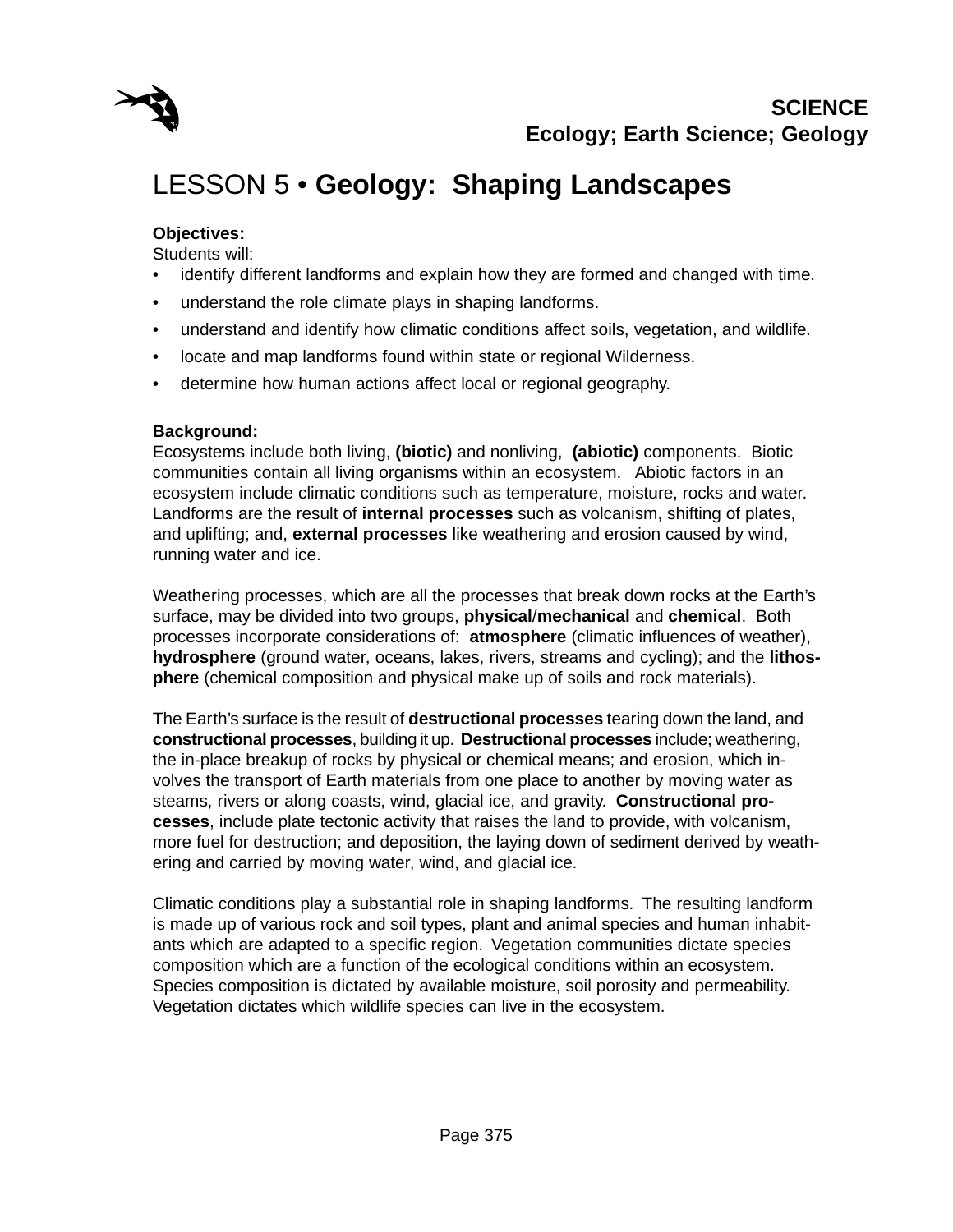

### **Background continued:**

Wilderness areas contain a variety of landforms from deserts to mountains. These land forms are the result of variable climatic conditions. Many geologic processes can be studied in Wilderness areas, untouched and uncovered. Humans benefit from preservation of Wilderness as an outdoor study lab.

In the following activities students will learn how to identify different landforms and understand the processes that shape them.

## **Activity 1: Identifying Landforms**

#### **Materials:**

- student handout: "Shaping the Landscape", page 383.
- Fundamentals of Geologic Processes illustrations, pages 381-382.
- **F** aerial photographs in "Contours Stereogram Book"
- $\sqrt{\mathbb{R}}$  stereoscope

**Duration:** 1 class period

**Location:** classroom

#### **Procedure:**

1. Review fundamentals of geologic processes. Read the background section and supplement with Student Handout: "Shaping the Landscape". Make overhead transparencies of the geologic processes illustrations to use as a visual aid.

2. In small working groups, assign students to study aerial photographs with stereo glasses to identify different landform types. Stereo glasses can be purchased in scientific supplies catalogs or perhaps borrowed from the city or County Planning Office, the State Foresters Office or the US Forest Service. Provide instruction in using stereo glasses if students are not familiar with them.

3. Ask students to identify prominent landforms in aerial photographs. What is the climate like? How does climate affect soils (determined by availability of moisture and the soil's ability to retain moisture)? Look at vegetation associated with each landform. How do climatic conditions affect vegetation representing each landform? List wildlife species you might find within each landform region. Why would these species choose to live here?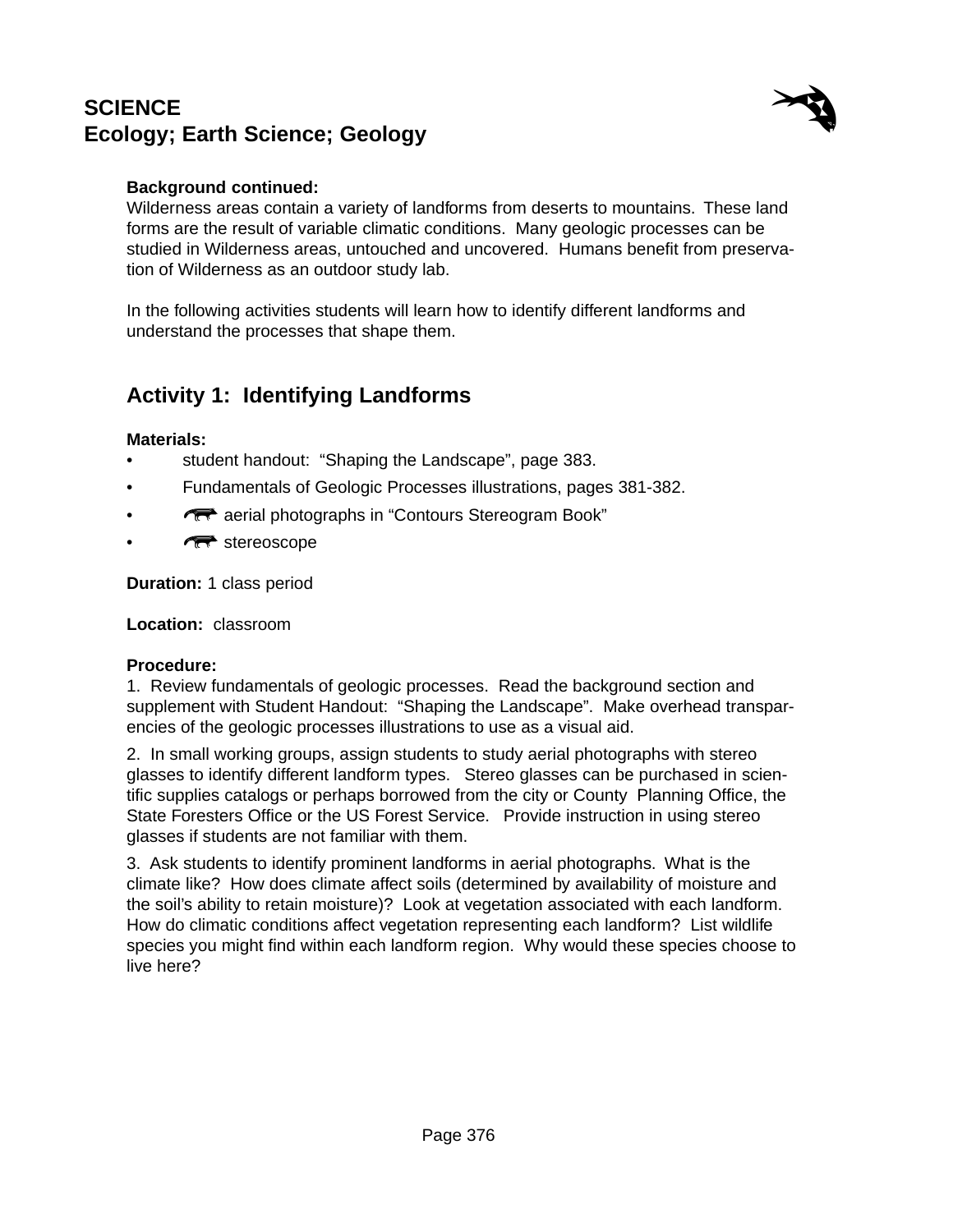

# **Activity 2: Natural Landforms, What Relief!**

### **Materials:**

- **•** U.S. raised relief map
- world relief map of landforms

**Duration:** 1 - 2 class periods

**Location:** Classroom

#### **Procedure:**

1. Divide students into small working groups. Ask each group to identify four major landforms (such as mountains, deserts, canyons, valleys, rivers, shorelines, volcanoes, etc.). Locate and list each landform at different locations in the U.S. Why does the same landform (located in different parts of the U.S.) have different vegetation and wildlife?

2. Ask students to identify and describe the regional geography where they live. Have students hypothesize how climatic conditions contribute to resulting soil types, vegetation, and wildlife species.

3. In one paragraph, ask students to summarize the usefulness of each landform to humans. What role does Wilderness play in preserving that usefulness?

4. Examine landforms and vegetation zones on the world map. Ask students to explain why deserts are located where they are. Temperate or tropical rainforests?

## **Supplemental Activity 3: Branching Out: Take a Look at Landforms**

#### **Materials:**

- research materials
- art materials: colored pencils or markers, posterboard
- world map

**Duration:** up to one week, possible homework **Location:** classroom and library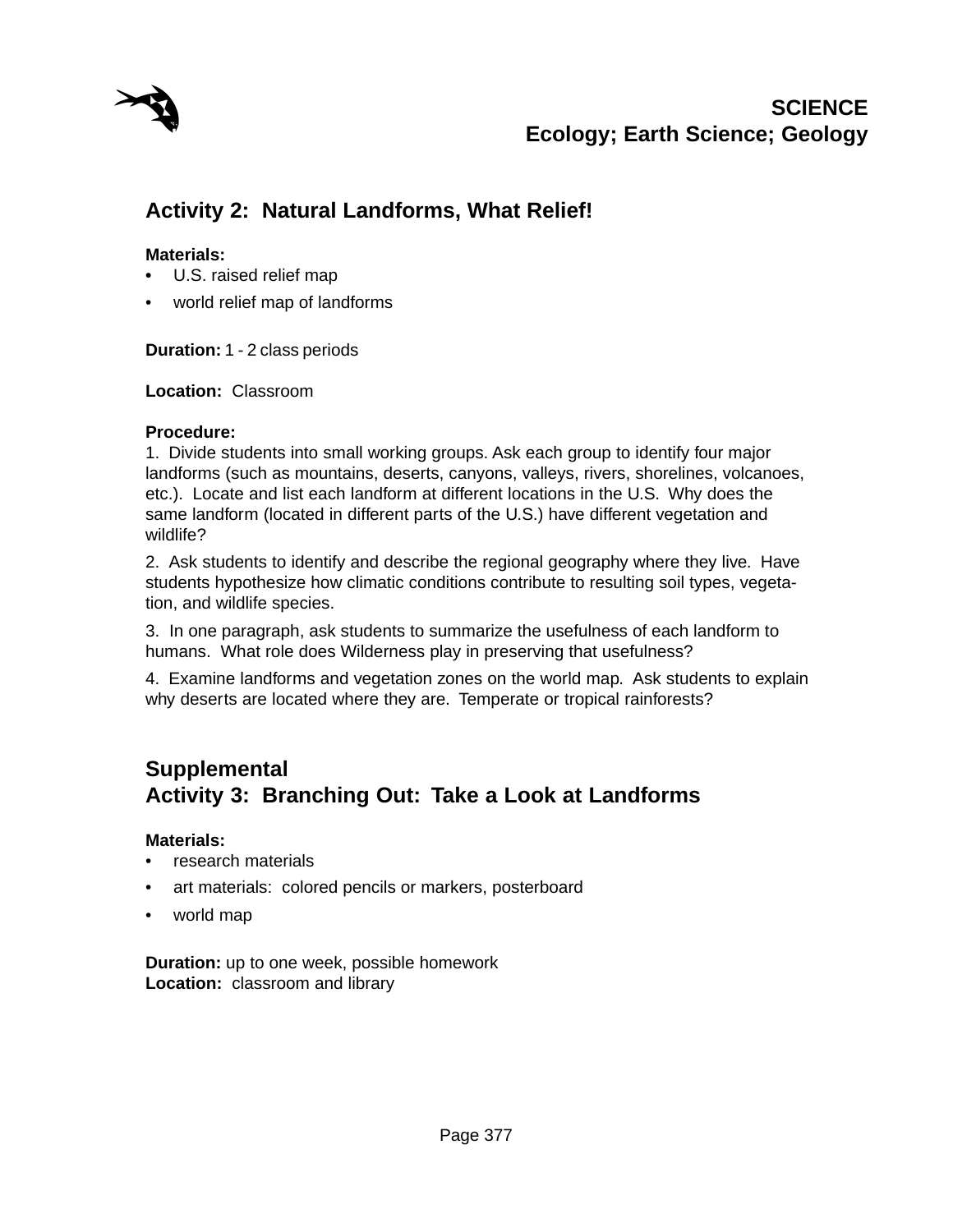

#### **Procedure:**

1. Assign one landform per student or working group from landforms list.

2. Assign each student to research his/her landform and write a paragraph summary about what it is, how it formed, and why it is unique.

3. Ask each student to draw a picture to illustrate the information. It can be a picture of the landform itself or of something related to the landform, such as vegetation and wildlife species living near or on it.

4. Display the pictures and information on a map of the world. Make a border around the map with pictures and summary paper and attach each one to its exact location.

#### **LANDFORMS IN THE UNITED STATES:**

| <b>Adirondack Mountains</b> | <b>Appalachian Mountains</b> |
|-----------------------------|------------------------------|
| Black Hills                 | <b>Bryce Canyon</b>          |
| Cape Cod                    | Devil's Tower                |
| <b>Grand Canyon</b>         | <b>Great Plains</b>          |
| Mammoth Cave                | Mauna Loa                    |
| Mississippi Delta           | Mount St. Helens             |
| Niagara Falls               | Everglades                   |
| Sierra Mountain Range       | Mt. McKinley                 |
|                             |                              |

#### **LANDFORMS AROUND THE WORLD:**

Alps or Matterhorn in Europe **Amazon River in Brazil** Andes Mountains in South America **Ayers Rock in Australia** Highlands of Northern Scotland Himalayas or Mount Everest in Asia Hsi Chiang River Delta in China Iceland in the Atlantic Ocean Lake Baikal in the Soviet Union Nile River in Egypt and Ethiopia Marianas Trench in the Pacific Ocean Mount Etna in Italy Mount Fuji in Japan Mount Kilimanjaro in Tanzania Southerland Falls in New Zealand Victoria Falls in South Africa

Azores in the North Atlantic Ocean Giant's Causeway in Northern Ireland Indus River in India **Internal Island of Surtsey in the North Atlantic** Mount Vesuvius in Italy Pyranees Mountains in Spain and France Rift Valley in Africa **Rock of Gibraltar off the coast of Spain** White Cliffs of Dover in England Yukon River of Alaska and CanadaYangtze

**Credit:** Naturescope, Geology: The Active Earth, National Wildlife Federation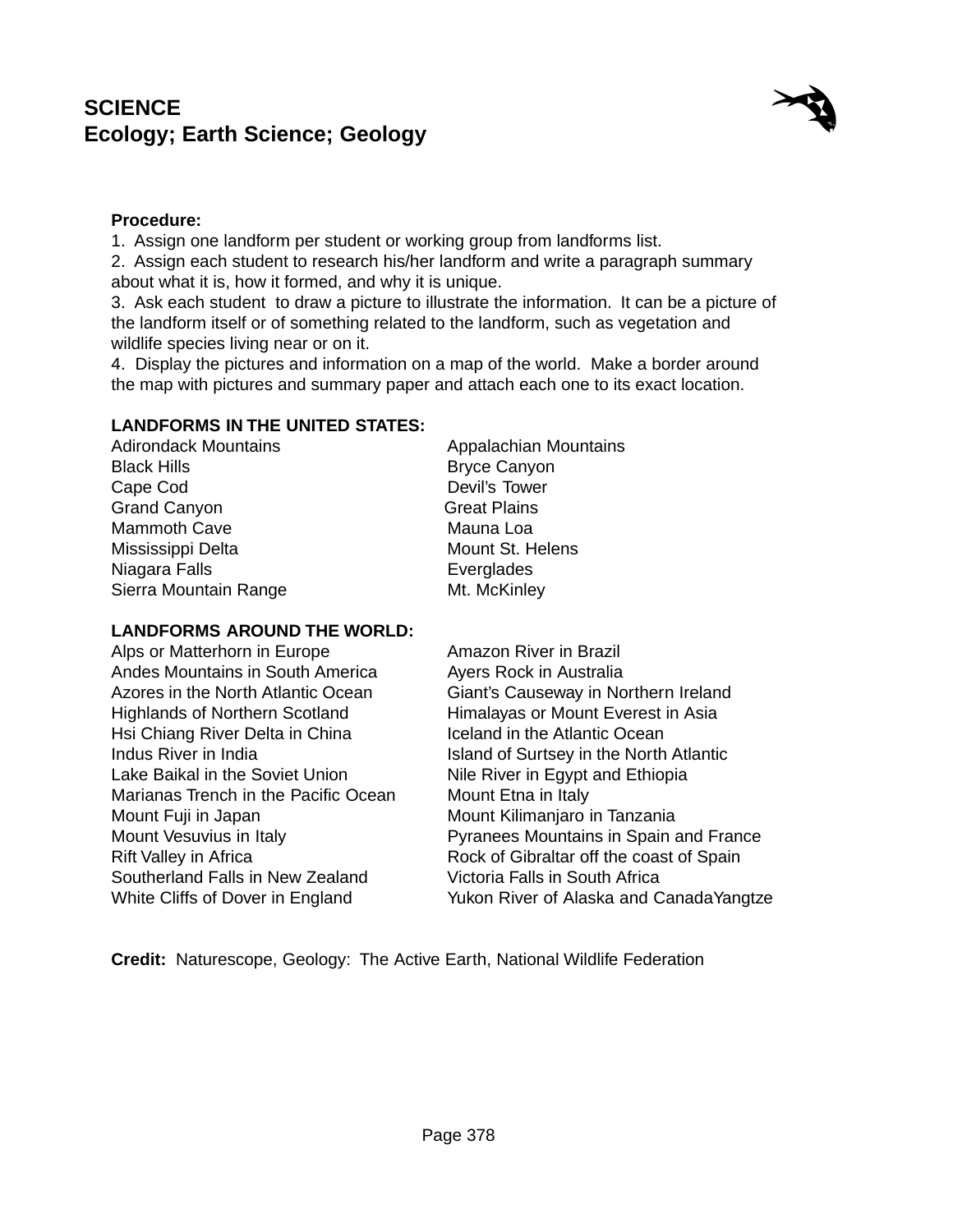

## **Activity 4: Geology of Wild Places Supplemental**

#### **Materials:**

- **•** U.S. raised relief map
- National Wilderness Preservation System Map.

**Duration:** 1 - 2 class periods, possible homework

#### **Location:** classroom

#### **Procedure:**

1. In small groups, ask students to identify and locate a Wilderness or National Park in their state or region.

2. Identify and list landform types, specific geologic features, soil types, vegetation, and wildlife unique to this Wilderness. Describe climatic conditions and weather patterns of the area.

3. Create a map of the area portraying all factors students identified in step 2. Students must plan how they will represent each feature (overlays, color-coded, symbols, computer generated, satellite maps).

4. Display maps in the classroom and ask each group to present the geography and geology of the Wilderness or National Park.

5. As an extension, ask students to locate and describe landforms represented in National Parks in their state, region, nation, or other parts of the world.

#### **Evaluation / Follow-up / Extension:**

- Evaluate student mapping projects and lab exercises.
- What areas were the most impassable or unfriendly to human habitation? What areas were settled? Why? Are they now parts of designated Wilderness?
- Where are other Wilderness areas found? What environmental or geologic factors and events are present that identified them for preservation?
- Invite a natural resource professional or geographer to present to your class on the Geographic Information Systems (GIS) using satellite imagery for mapping landforms. Ask the speaker to address how GIS can assist in Wilderness management.

#### **Career Options:**

geologist, geographer, cartographer, hydrologist, meteorologist, engineer, landscape architect, Wilderness manager, environmental educator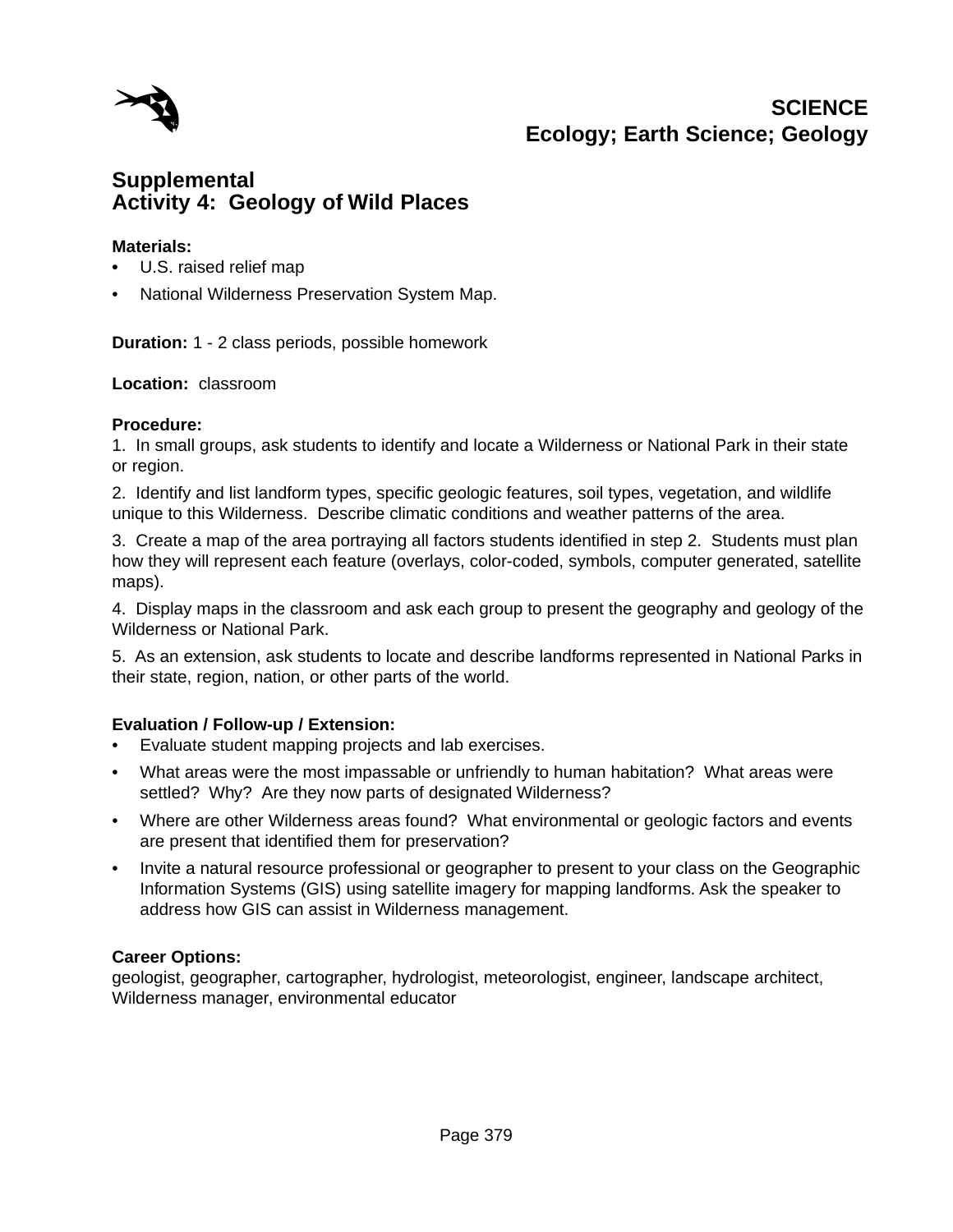

### **References:**

- Cvancara, Alan M. A Field Manual for the Amateur Geologist, Revised Edition. New York, NY: John Wiley & Sons, Inc. 1995
- Scherrer, Wendy and Weisberg, Saul, ed. Living With Mountains, A Guide for Learning and Teaching About Mountain Landscapes, Sedro Woolley, Washington: North Cascades Institute. 1991.
- Braus, Judy, et. al. Naturescope, Geology: The Active Earth. Washington, DC: National Wildlife Federation. 1987.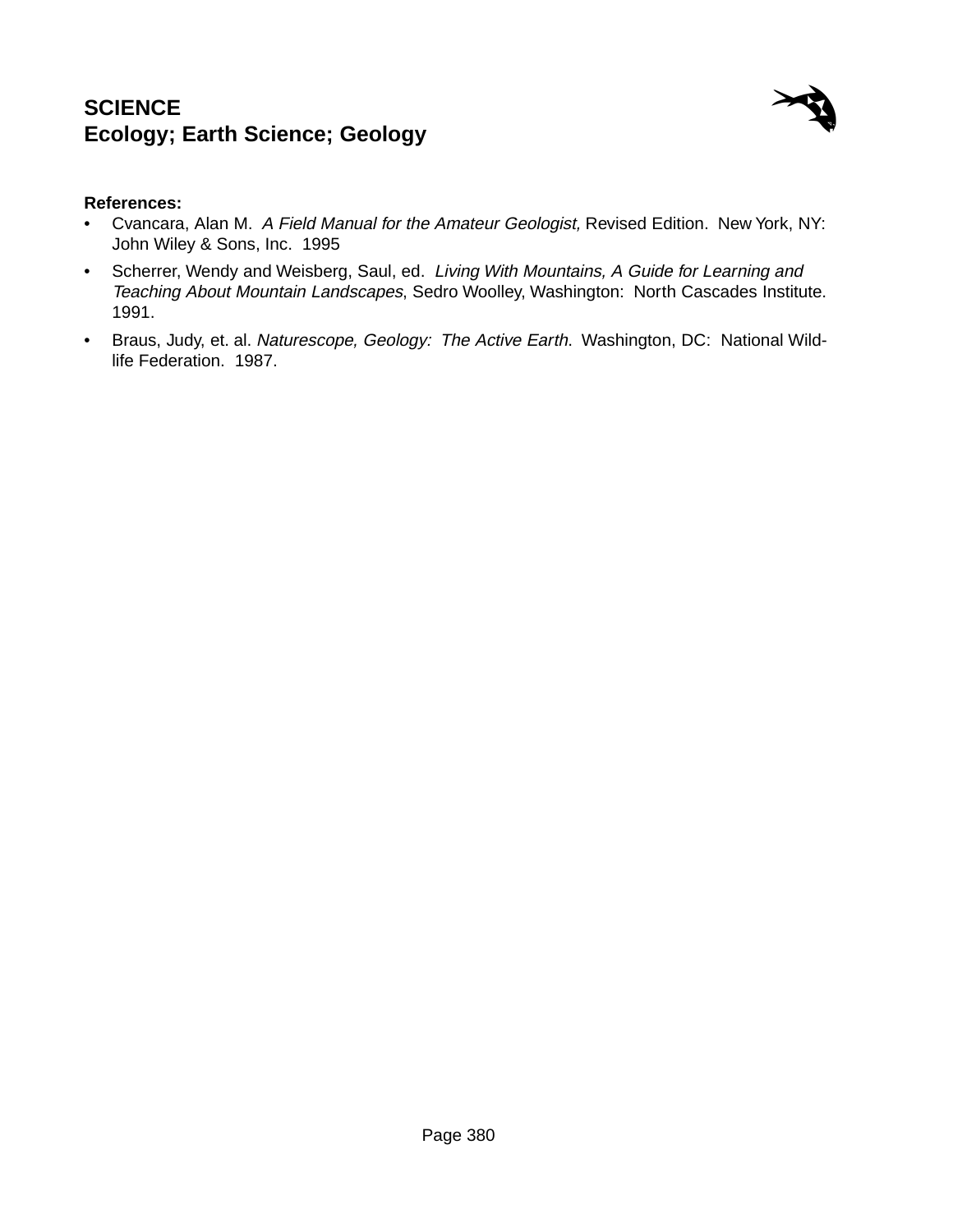

Science, Page 381 Science, Page 381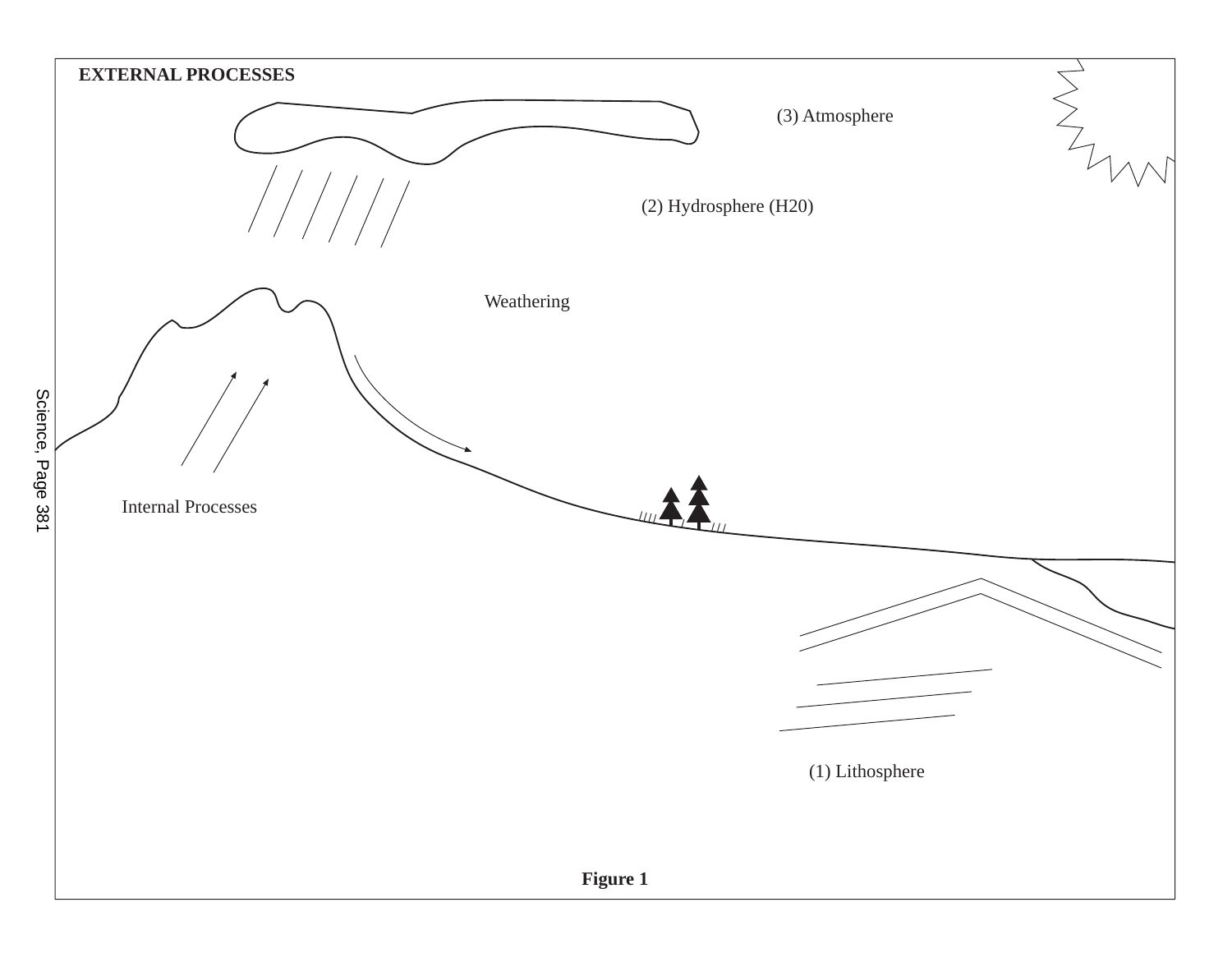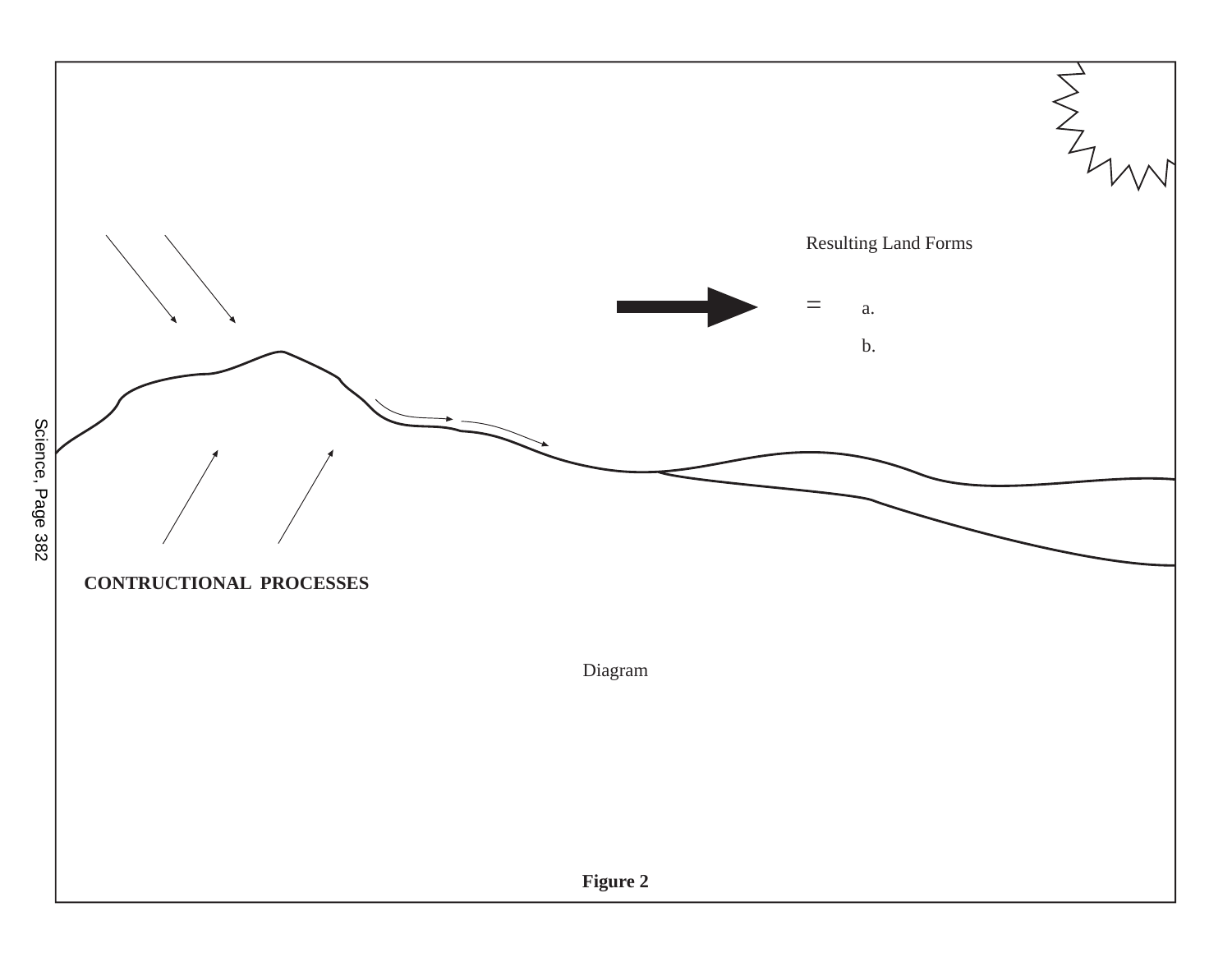

# **Activity 1: Identifying Landforms** STUDENT INFORMATION HANDOUT **Shaping the Landscape**

## **DESTRUCTIONAL PROCESSES: "The Wear-It-Down Forces"**

Two forces, weathering and erosion, are constantly at work building up and moving rocks making up the Earth's crust. **Weathering** causes rocks to fragment, crack, crumble, or break down physically and chemically. **Erosion** loosens and carries away the rock debris formed by weathering. Over time these two forces, working together, change the shape of the land.

## **As Rocks Crumble: Weathering**

All rocks weather, but not in the same way or at the same rate. It all depends on the mineral composition where the rock is located and the local climatic conditions of temperature and moisture. Here's a look at the ways rocks weather:

**•The Freeze and Crack Cycle:** When water seeps into cracks in rocks and freezes, it can force a rock to split. That's because when water freezes it increases in volume. And because it needs more room, it pushes against the rock, eventually causing it to break apart. This is called ice wedging. If freezing and thawing occur over and over again, "solid" rocks can eventually be reduced to rubble.

•**The Roots of Destruction:** Plants do their share of breaking up rocks. (For example, plants can grow in the small bits of soil collected in rock cracks formed from ice and chemical action.) As the plant's roots develop, they expand, and apply pressure to the rock, forcing the crack to widen and deepen. Eventually, roots can split apart rocks, even large boulders and pieces of bedrock.

**•The Chemical Breakdown:** Some minerals are changed into different minerals as they react with chemicals in air and water. But not all minerals react in the same way and some, such as quartz, are very resistant to break down. For example, when iron is exposed to oxygen in the Earth's atmosphere, it changes chemically into iron oxide, or rust. Other minerals, such as pyrite, form weak acids when dissolved in rainwater, and these assist in the decomposition of rock material.

**Soil is Important Stuff:** There's a big benefit to weathering; a result we couldn't live without. As rocks are continually broken down into smaller and smaller bits, they eventually get so small the particles become fine enough to be called silt or sand, two important ingredients of soil. Although soil is mostly made up of tiny rock fragments, it also contains decayed plant and animal material (called humus), such as rotten leaves and decomposed animal parts. Rock and organic materials provide the nutrients needed for plant growth.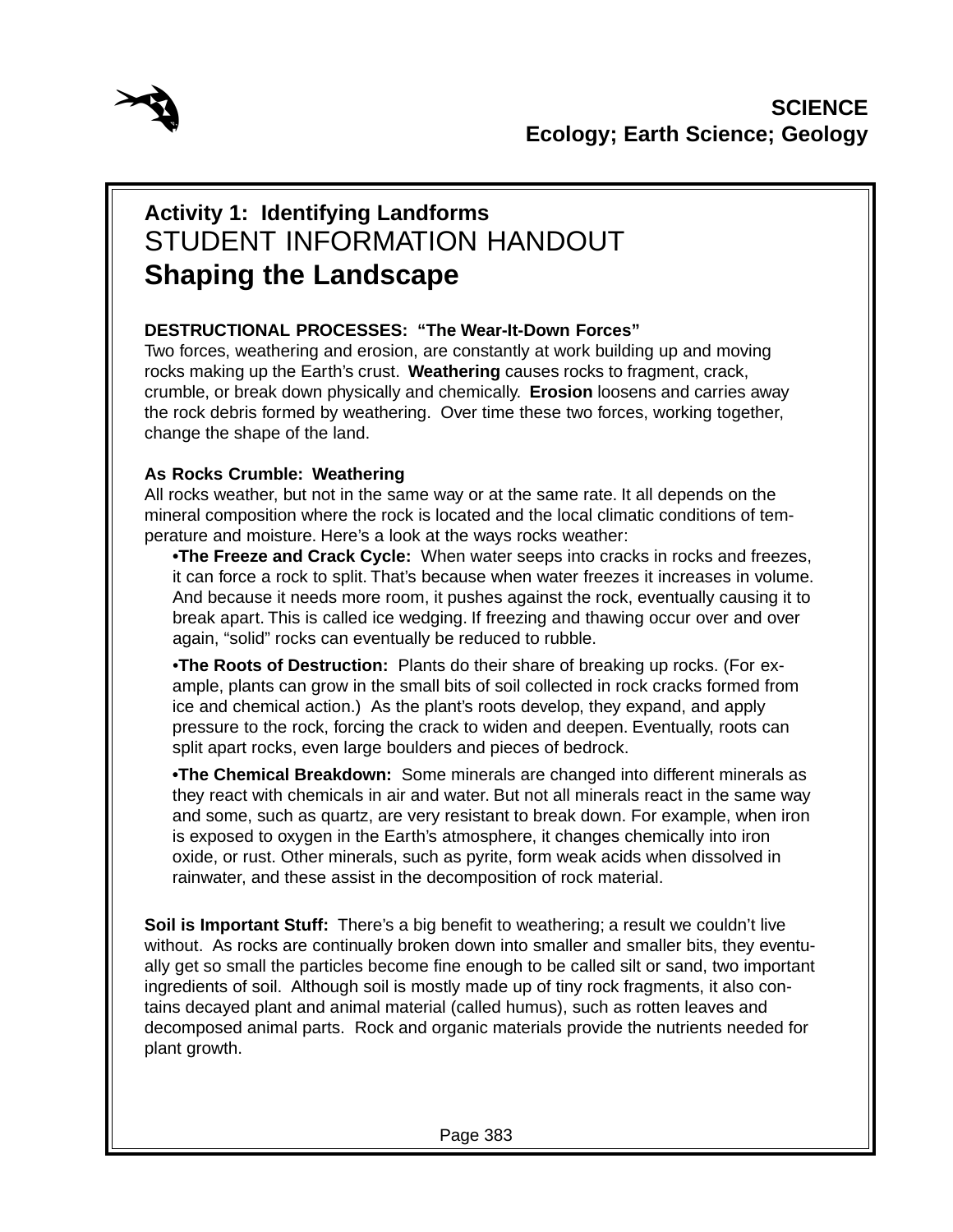

# **Activity 1: Identifying Landforms** STUDENT INFORMATION HANDOUT **Shaping the Landscape**

## **Water, Wind, and Ice on the Move: Erosion**

Raindrops falling on a field in Iowa, a glacier scraping out a valley in the Alps, and blowing sand into dunes along a beach or in the Mohave Desert are all examples of erosion at work. Erosion continues the work that weathering starts by helping to loosen particles and by transporting weathered rock material. The main agent of erosion is running water. It probably does more to wear away land than all other geologic agents combined. But ice and wind are also important landscape sculptors.

### **Eroder #1: Water**

**Water, Water, Everywhere:** A fast-flowing stream carries a lot more than water. Clay, sand, silt, pebbles, and even boulders are sometimes carried along with the current. As these pieces of rock are carried along, they carve out a variety of different landforms, from stream valleys to mesas.

**Underground H20:** Some of the precipitation falling on the Earth's surface eventually seeps into the ground becoming **groundwater**. Groundwater can remove underground limestone bedrock by dissolving it and slowly carrying it away. Very weak acids in the water "eat away" at these rocks, often producing underground caverns. Some caverns get so big their ceilings collapse, forming depressions on the Earth's surface called **sinkholes.**

**Coast Carvers:** Moving water also shapes coastlines of continents. As powerful waves carrying rocks and sand pound against land, they can cause extensive erosion, forming rugged cliffs, arches, and coastal caves.

## **Eroder #2: Wind**

**Sand in the Face:** Wind by itself isn't much of an erosion agent. But high-speed wind carrying a load of silt and sand is. Wind erosion is responsible for forming a variety of landscape features, especially in desert areas. (Deserts usually have few plants to hold sediment in place with their roots.) Wind erodes by lifting and removing sediment, but it can pick up only very fine, dry particles, sand size and smaller. Wind carrying sand can also sandblast rock and is responsible for many of the towers, pinnacles, and polished bedrock in desert landscapes.

## **Eroder #3: Ice**

**A Slice of Ice:** In a few places, the climate is so cold most precipitation falls as snow in these areas and more snow accumulates than melts each year. As the snow piles up hundreds of feet thick, it presses down on the bottom layers until the snowflakes are pressed tightly together. Over time they become interlocking ice crystals and form a huge sheet of solid ice called a glacier.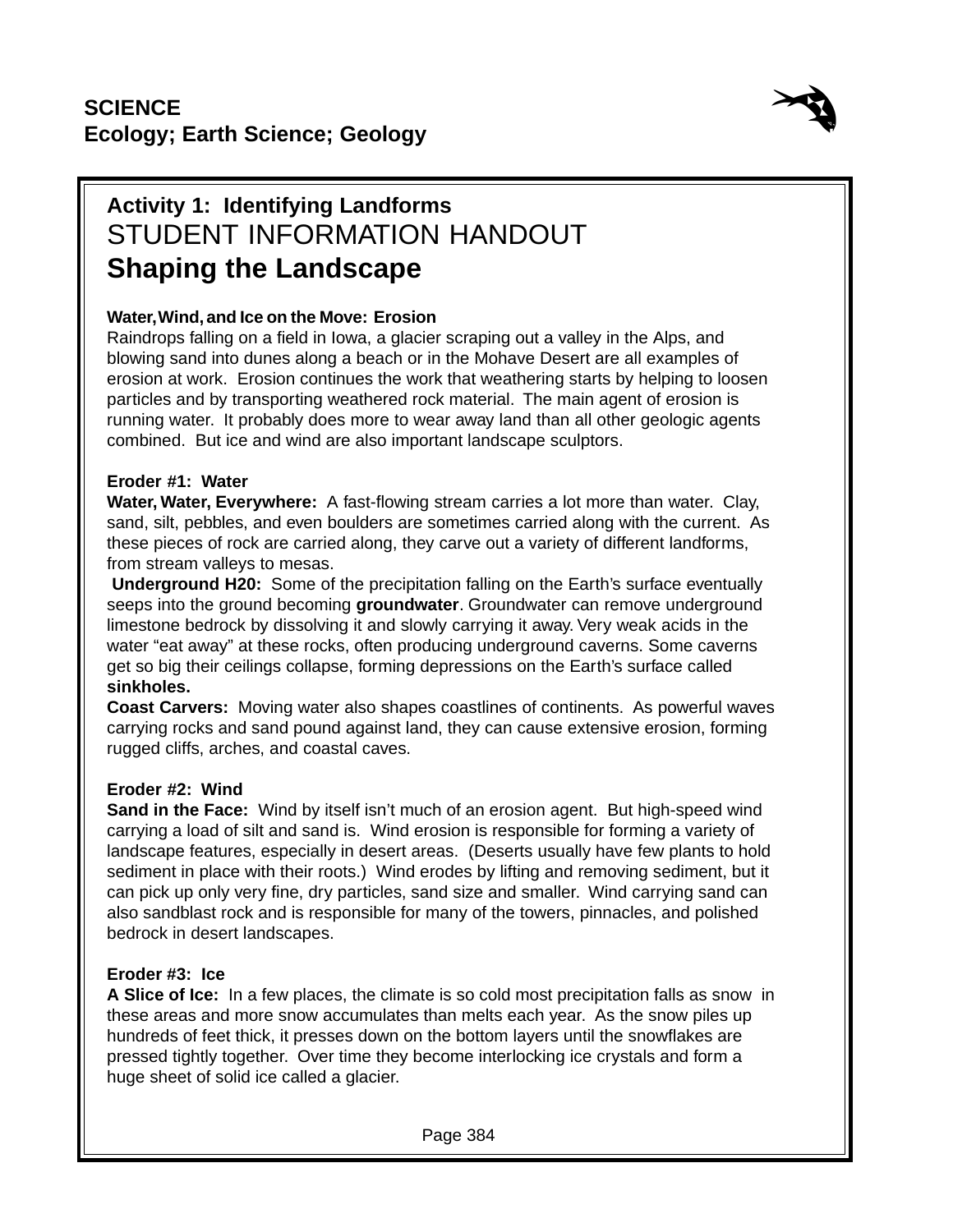

# **Activity 1: Identifying Landforms** STUDENT INFORMATION HANDOUT **Shaping the Landscape continued**

Eventually, the solid mass of ice starts to "flow" slowly downhill. This motion, usually just a few inches per day is due to two processes. First, the layers of ice that make up a glacier start to slide over one another. Then, the ice at the very bottom of the glacier, where pressure is greatest, starts to melt. The thin layer of water forming beneath the glacier allows the ice to slide very slowly over rocks and soil.

**Giant Ice Scrapers:** As a glacier travels, it plucks out chunks of bedrock which become embedded in the ice. These fragments of rock help grind and gouge the land as the glacier keeps moving. Glaciers scrape out a variety of landforms from steep peaks, such as the famous Matterhorn in the Alps, to U-shaped valleys and narrow ridges.

**Ice Ages Gone By:** Glaciers from past ice ages shaped many of the landscape features we see today, including many of our northern lakes, hills, and valleys. The last Ice Age ended about 10,000 years ago as the ice sheets covering the northern part of North America, Europe, and Asia slowly melted. As the ice sheets retreated, they left sharp mountain peaks, deep valleys, huge boulders (called "erratics" because they are out of place), scratched rock surfaces, piles of rocky debris, and other evidence that glaciers had once covered the land. The melting of ice sheets also caused the sea level to rise and re-cover the continental shelves adjacent to the continents.

# **CONSTRUCTIONAL FORCES: THE "BUILD-IT-UP" FORCES**

 As weathering and erosion wear away the Earth's crust, other forces are constantly at work building it up. Most of the building-especially the "big stuff," is the result of plate tectonics. Mountains, volcanoes, and faults are formed as rocks are pushed up, warped, folded, or fractured. Examples of mountain building include the Cascades, Andes, Himalayas with plate margins caused by plate tectonics. The build-up, or deposition, of sediment creates new landforms. And just like weathering and erosion, deposition is an ongoing process.

**Move It and Dump It:** Most of the sediment cut from mountains by weathering and erosion is carried and dumped by flowing water and most of it eventually ends up in an ocean. For example, every day the Mississippi River dumps over two million tons of sediment into the Gulf of Mexico. But some of the sediment carried by wind, water, and ice ends up in other places too, such as at the bases of mountains (forming alluvial fans), along river and stream banks (forming flood plains), and at the retreating edges of glaciers (forming huge piles of rock, rounded hills, and other landscape features). Deposition also forms dunes, beaches, and other landforms.